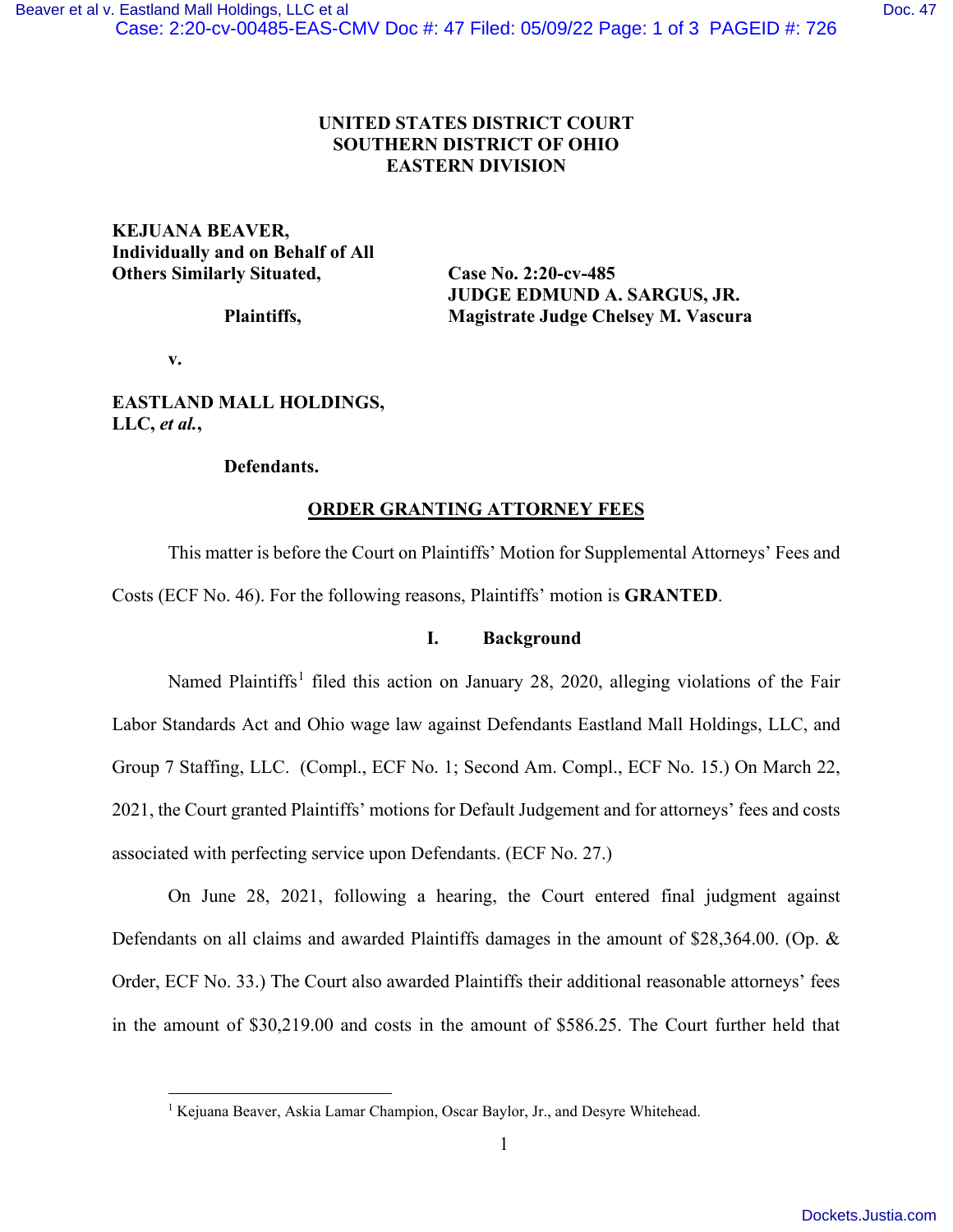### Case: 2:20-cv-00485-EAS-CMV Doc #: 47 Filed: 05/09/22 Page: 2 of 3 PAGEID #: 727

Plaintiffs may file a motion for attorneys' fees associated with the damages hearing and collecting judgment from Defendants. (*Id.* at 2.)

On August 13, 2021, Defendant Eastland Mall Holdings, LLC moved the Court for relief from default judgment. (ECF No. 39.) Plaintiffs filed a response in opposition. (ECF No. 40.) The Court held an evidentiary hearing on March 17, 2022. On March 23, 2022, the Court issued an Order denying Defendant's motion. (ECF No. 45.)

Plaintiffs now move this Court for an Order awarding them supplemental attorneys' fees and expenses incurred since the Court's entry of final judgment on June 28, 2021. (Pl.'s Mot., ECF No. 46.) Defendants did not file an response in opposition.

### **II. Law and Analysis**

The FLSA and Ohio law allows the prevailing party to recover reasonable attorney fees, litigation expenses and costs incurred in furtherance of the action. 29 U.S.C. § 216(b); R.C. § 4111.10(A). Plaintiff reports that Defendants have failed to pay the judgment or any attorney fees and costs ordered by the Court on June 28, 2021. Because Plaintiffs' attorneys have spent additional time attempting to collect judgment from Defendants and opposing Defendant Eastland Mall Holdings' motion for relief from default judgment, Plaintiffs are entitled to additional attorneys' fees and costs.

#### **A. Attorneys' Fees**

Since June 28, 2021, Plaintiffs have spent an additional 28.6 hours of attorney time perfecting the judgment and defending against Defendants' motion for relief from judgment. Plaintiffs seek an award of their attorneys' fees at the same hourly rate this Court approved earlier in this litigation, \$335.00 per hour. (*See* Doc. No. 31-1 & Order, Doc. No. 33.) Plaintiffs are entitled to an additional award of 28.6 hours x  $$335.00 = $9,581.00$  in attorney fees.